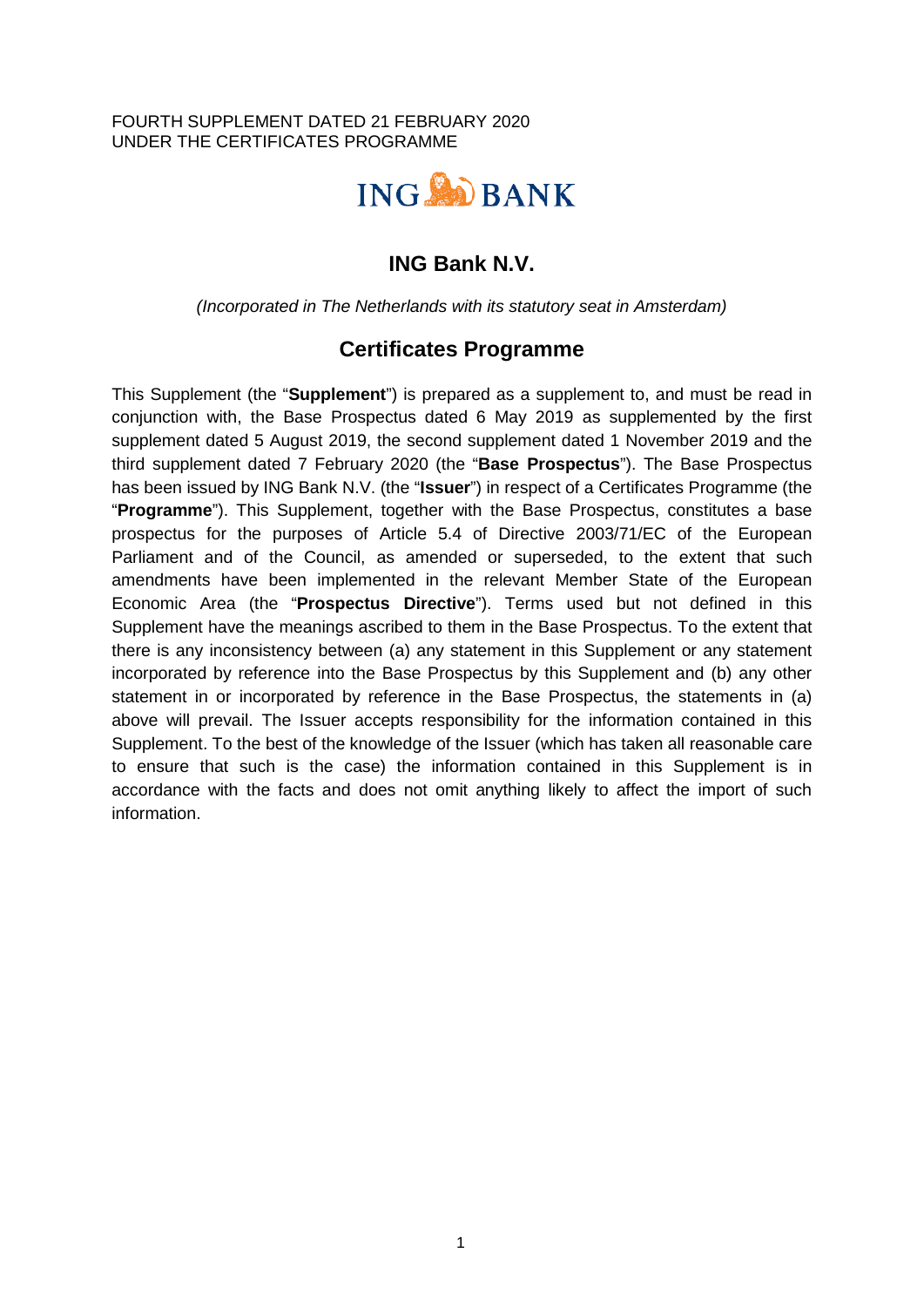#### **INTRODUCTION**

No person has been authorised to give any information or to make any representation not contained in or incorporated by reference into the Base Prospectus and this Supplement, or any other information supplied in connection with the Programme and, neither the Issuer nor the Arranger takes any responsibility for, and neither of them can provide assurance as to the reliability of, information that any other person may give.

Neither the delivery of this Supplement nor the Base Prospectus shall in any circumstances imply that the information contained in the Base Prospectus and herein concerning the Issuer is correct at any time subsequent to 7 February 2020 (in the case of the Base Prospectus) or the date hereof (in the case of this Supplement) or that any other information supplied in connection with the Programme is correct as of any time subsequent to the date indicated in the document containing the same.

So long as the Base Prospectus and this Supplement are valid as described in Article 9 of the Prospectus Directive, copies of this Supplement and the Base Prospectus, together with the other documents listed in the "General Information – Documents Available" section of the Base Prospectus and the information incorporated by reference in the Base Prospectus by this Supplement, will be available free of charge from the Issuer and from the specified office of the Certificates Agents. Requests for such documents should be directed to the Issuer at Foppingadreef 7, 1102 BD Amsterdam, The Netherlands. In addition, this Supplement, the Base Prospectus and the documents which are incorporated by reference in the Base Prospectus by this Supplement will be made available on the website of ING (https://www.ingsprinters.nl/informatie/downloads and https://www.ingturbos.fr/information/telechargements (for this Supplement and the Base Prospectus), https://www.ingmarkets.com/downloads/687/global-issuance-programme (for the Registration Document), https://www.ing.com/Investor-relations/Annual-Reports.htm (for the annual reports), https://www.ing.com/Investor-relations/Results-Interim-Accounts/Quarterly-Results.htm (for the Quarterly Press Releases (as defined herein)), https://www.ing.com/Newsroom/All-news/Press-releases.htm (for the press releases) and https://www.ing.com/About-us/Corporate-governance/Legal-structure-and-regulators.htm (for the Articles of Association)).

Other than in Belgium, France, Germany, Italy, Luxembourg, The Netherlands, Poland and Spain, the Issuer and the Arranger do not represent that the Base Prospectus and this Supplement may be lawfully distributed in compliance with any applicable registration or other requirements in any jurisdiction, or pursuant to an exemption available thereunder, or assume any responsibility for facilitating any such distribution or offering.

The distribution of the Base Prospectus and this Supplement may be restricted by law in certain jurisdictions. Persons into whose possession the Base Prospectus and this Supplement come must inform themselves about, and observe, any such restrictions (see "Subscription and Sale" in the Base Prospectus).

In accordance with Article 16 of the Prospectus Directive, investors who have agreed to purchase or subscribe for Certificates issued under the Base Prospectus before publication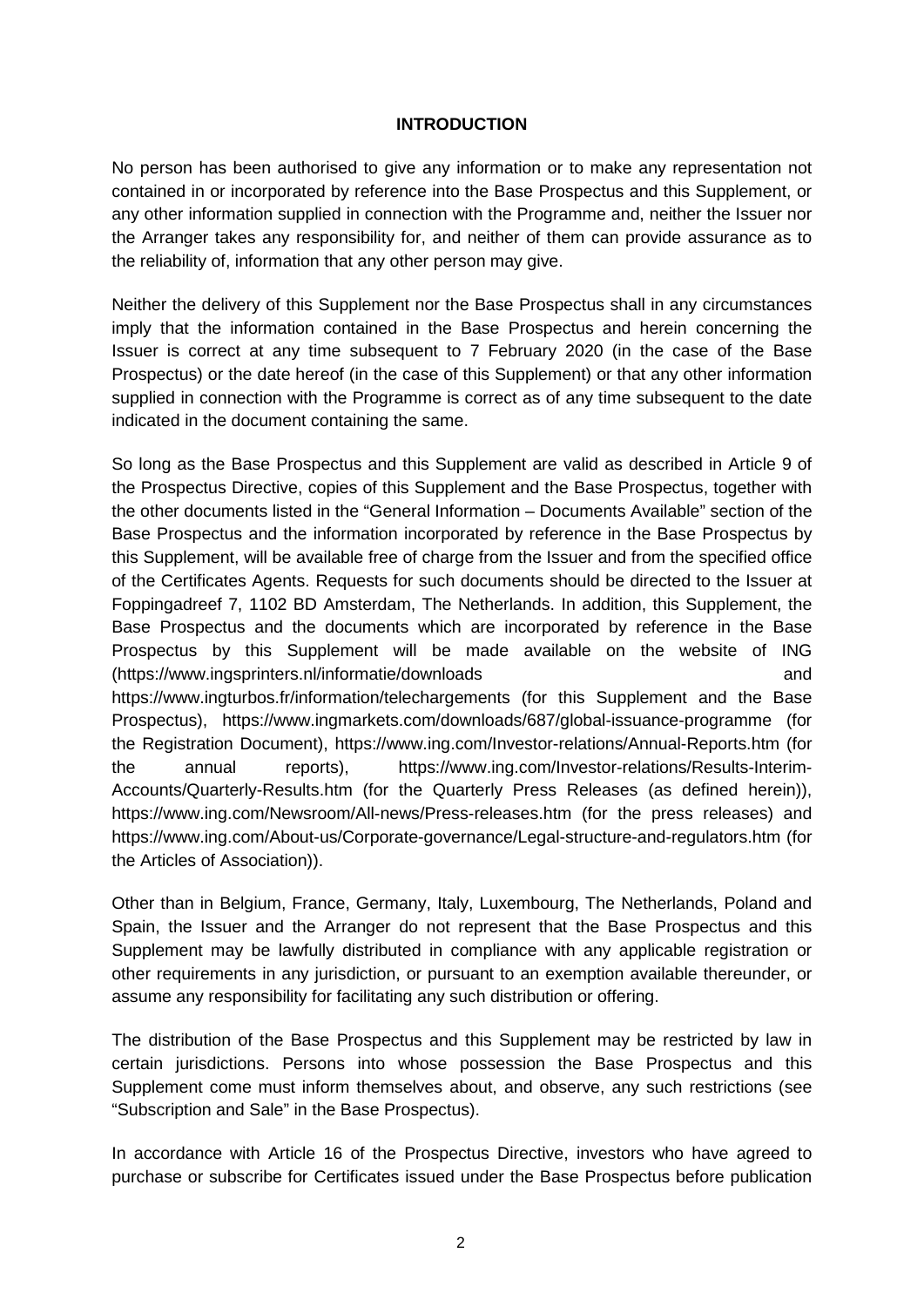of this Supplement have the right, exercisable up to and including 25 February 2020 (being the second working day after the date of publication of this Supplement), to withdraw their acceptances.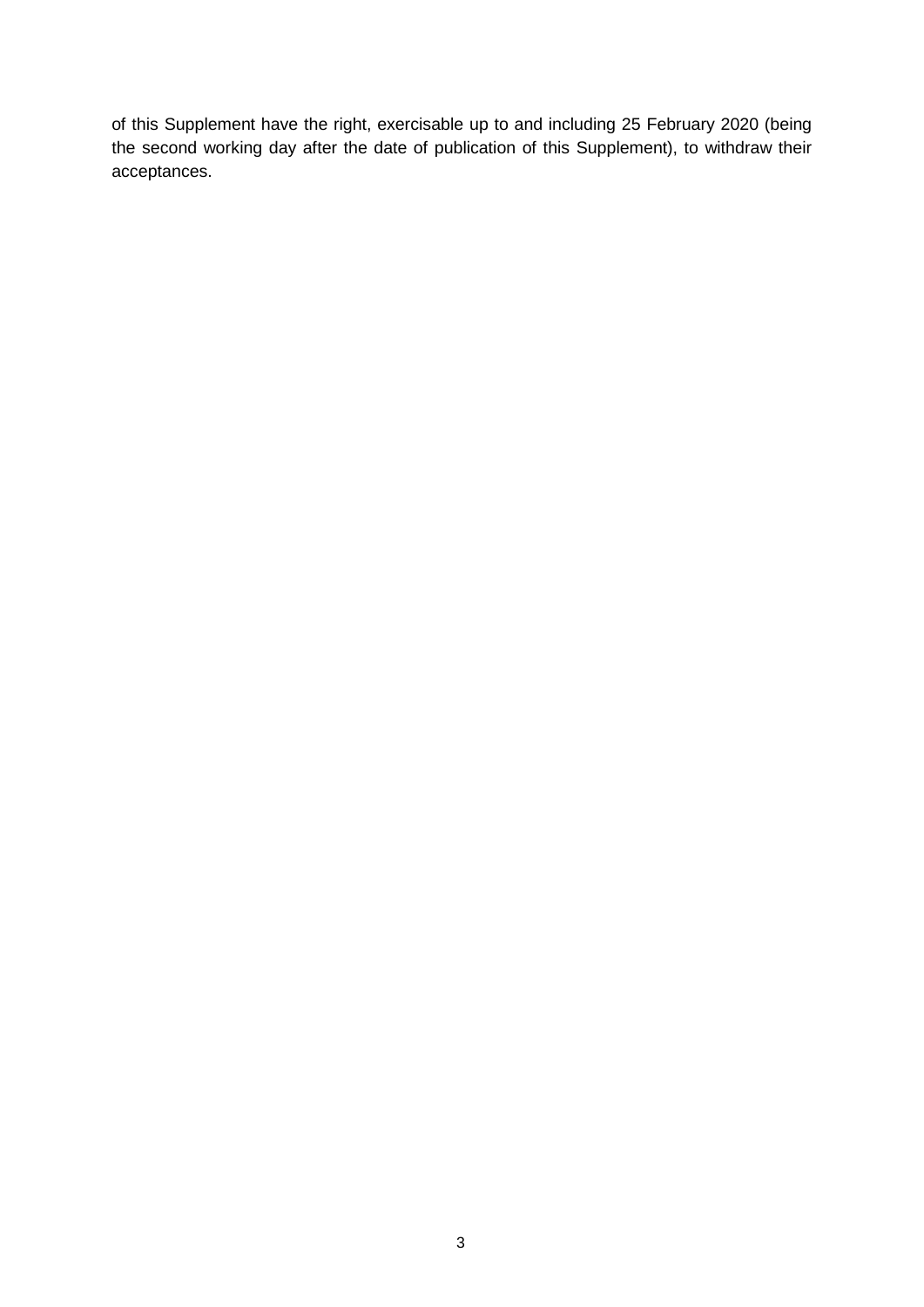#### **RECENT DEVELOPMENTS AND INFORMATION INCORPORATED BY REFERENCE**

On 19 February 2020, ING Groep N.V. ("**ING Group**") published a press release entitled "Ralph Hamers to leave ING to become CEO of UBS" (the "**Hamers Press Release**"). A copy of the Hamers Press Release has been filed with the AFM and, by virtue of this Supplement, is incorporated by reference in, and forms part of, the Base Prospectus. Any references to websites or uniform resource locators ("**URLs**") contained in the Hamers Press Release are deemed inactive textual references and are included for information purposes only. The contents of any such website or URL shall not by virtue of this Supplement form part of, or be deemed to be incorporated into, the Base Prospectus.

### **MODIFICATIONS TO THE BASE PROSPECTUS**

*The section entitled "Documents Incorporated by Reference" on page 47 of the Base Prospectus shall be deleted and restated as follows:* 

"(a) the registration document of the Issuer dated 29 March 2019 prepared in accordance with Article 5 of the Prospectus Directive and approved by the AFM (the "**Registration Document**"), including, for the purpose of clarity, the following items incorporated by reference therein:

- (i) the Articles of Association (*statuten*) of the Issuer;
- (ii) the publicly available annual report of the Issuer in respect of the year ended 31 December 2018 including the audited consolidated financial statements and auditors' report in respect of such year;
- (iii) the publicly available audited consolidated financial statements of the Issuer in respect of the years ended 31 December 2017 and 2016 (in each case, together with the explanatory notes thereto and the auditors' reports thereon);
- (iv) the press release published by ING Groep N.V. ("**ING Group**") on 23 April 2019 entitled "Results of ING 2019 AGM";
- (v) the press release published by ING Group on 2 May 2019 entitled "ING Posts 1Q19 net result of €1,119 million" (the "**Q1 Press Release**"). The Q1 Press Release contains, among other things, the consolidated unaudited interim results of ING Group as at, and for the three month period ended, 31 March 2019, as well as information about recent developments during this period in the banking business of ING Group, which is conducted substantially through the Issuer and its consolidated group;
- (vi) the press release published by ING Group on 11 July 2019 entitled "Roland Boekhout will leave ING to join Commerzbank";
- (vii) the press release published by ING Group on 1 August 2019 entitled "ING posts 2Q2019 net result of €1,438 million" (the "**Q2 Press Release**"). The Q2 Press Release contains, among other things, the consolidated unaudited interim results of ING Group as at, and for the three month period and six month period ended, 30 June 2019, as well as information about recent developments during this period in the